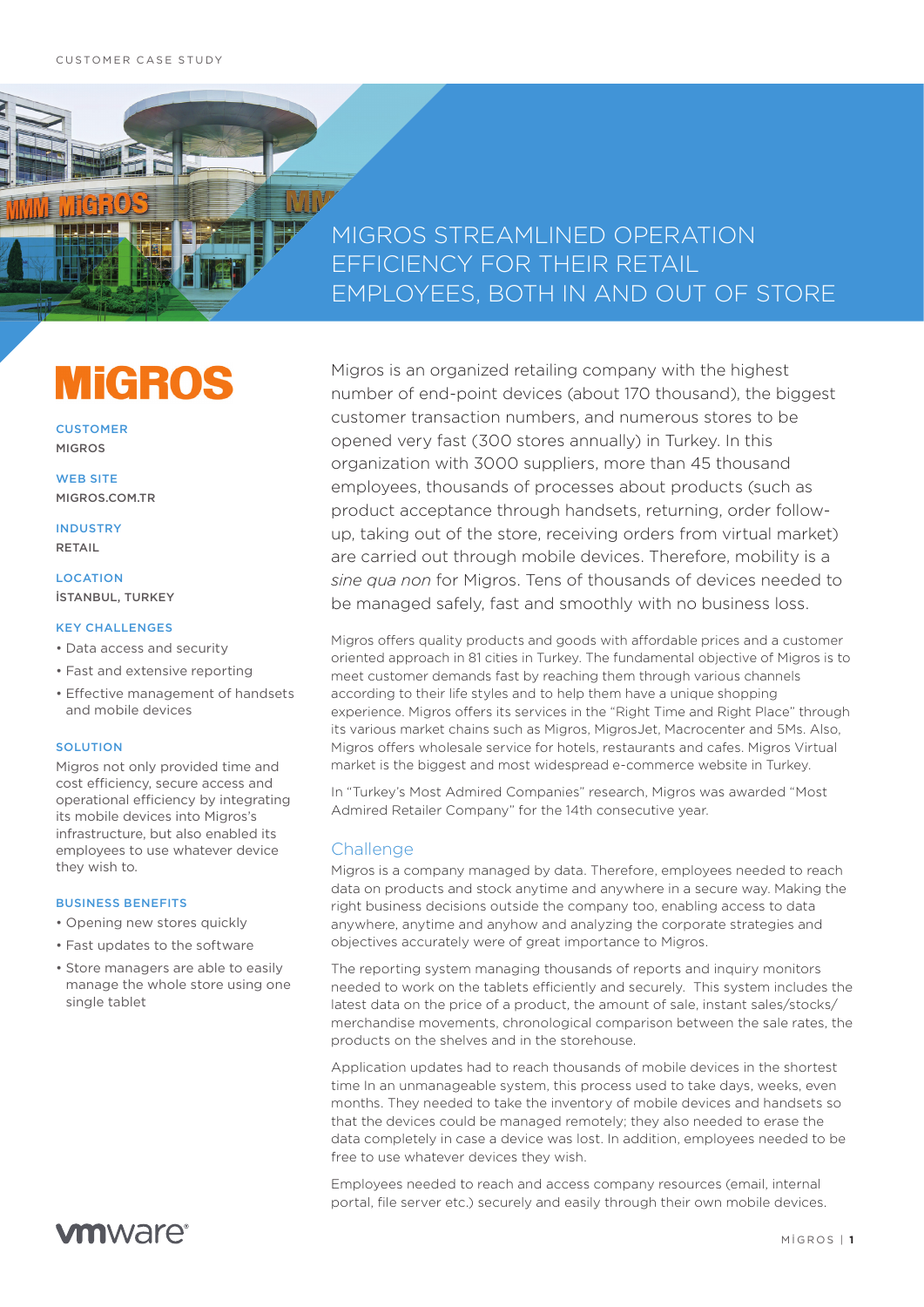"Thanks to Workspace ONE, the software updates that used to take weeks, is now completed in 1 hour smoothly. This led to a substantial decrease in the number of calls and a substantial increase in internal customer satisfaction."

MURAT ZOBU IT INFRASTRUCTURE AND OPERATIONAL SYSTEM DIRECTOR MIGROS

#### VMWARE FOOTPRINT

• VMware Workspace ONE

#### PARTNER

• IHS Technology

# The Solution

Migros started to manage all devices such as handheld terminals, tablets of store managers, Virtual Market goods collection tablets, employee's mobile devices (BYOD) through VMware Workspace ONE powered by VMware AirWatch technology. The use of these devices is widespread across Migros ecosystem, i.e. Migros stores, distribution centers, headquarters and branches. In other words, there are more than 7 thousand handsets, over 3 thousand IOS tablets/phones and around 1,500 Android tablets/phones. Therefore, the company eliminated the complexities of endpoint management across all platforms; leveraged a single platform to manage all apps and devices, regardless of ownership models and with complete employee privacy.

Migros supported app management across physical desktops, on or off the corporate network, with unified endpoint management, enabled complete, scalable, lifecycle management and delivered real-time visibility for users, apps and devices across its network.

One of the most critical security precautions for Migros is to integrate security features implemented internally with different devices used by the employees. By means of Workspace ONE's flexible and inclusive approach, Migros established a new engagement model between IT and end users that promotes choice and flexibility while improving security. Employees now experience streamlined access to apps, which removed the unnecessary hurdles of VPNs and help desk tickets for resetting passwords.

Previously Migros was required to buy mobile phones for their employees, keep their stock records, organize their maintenance and follow their lines. This was a task that was burdensome in terms of the cost and human resources and required management by a separate department. Workspace ONE enabled employees to buy their preferred devices with an employee benefit and thus Migros could get rid of device inventory and maintenance.

# Business Results and Benefits

In addition to better efficiency Migros can now open stores more quickly. They have also improved the security, control and manageability for mobile devices and made it faster to distribute the applications that enable deliver of online and store orders.

Remote response to problems with handhelds has also been improved and secured. Now, the software updates are uploaded in one hour instead of one month. This led to a decrease of workload for the company help desk and an increase of internal customer satisfaction, which in turn enabled the IT department to save time. Thanks to Workspace ONE, Migros met the speed and efficiency criteria; business loss arising from such problems substantially decreased. When employees must reach the company resources from a mobile device, all procedures are carried out in an environment into which Workspace ONE solutions are integrated. So, private business information is prevented from being leaked.

Thanks to Workspace ONE, all the programs and adjustments are ready for the employees to use. Before that, employees would follow some procedures to do them on their own; if they could not, they used to get support but processes could be slow. Workspace ONE provided the store with functional and operational efficiency.

The report system, which is very frequently used by store managers or the users in administrative departments, is a critical tool. Workspace ONE enabled